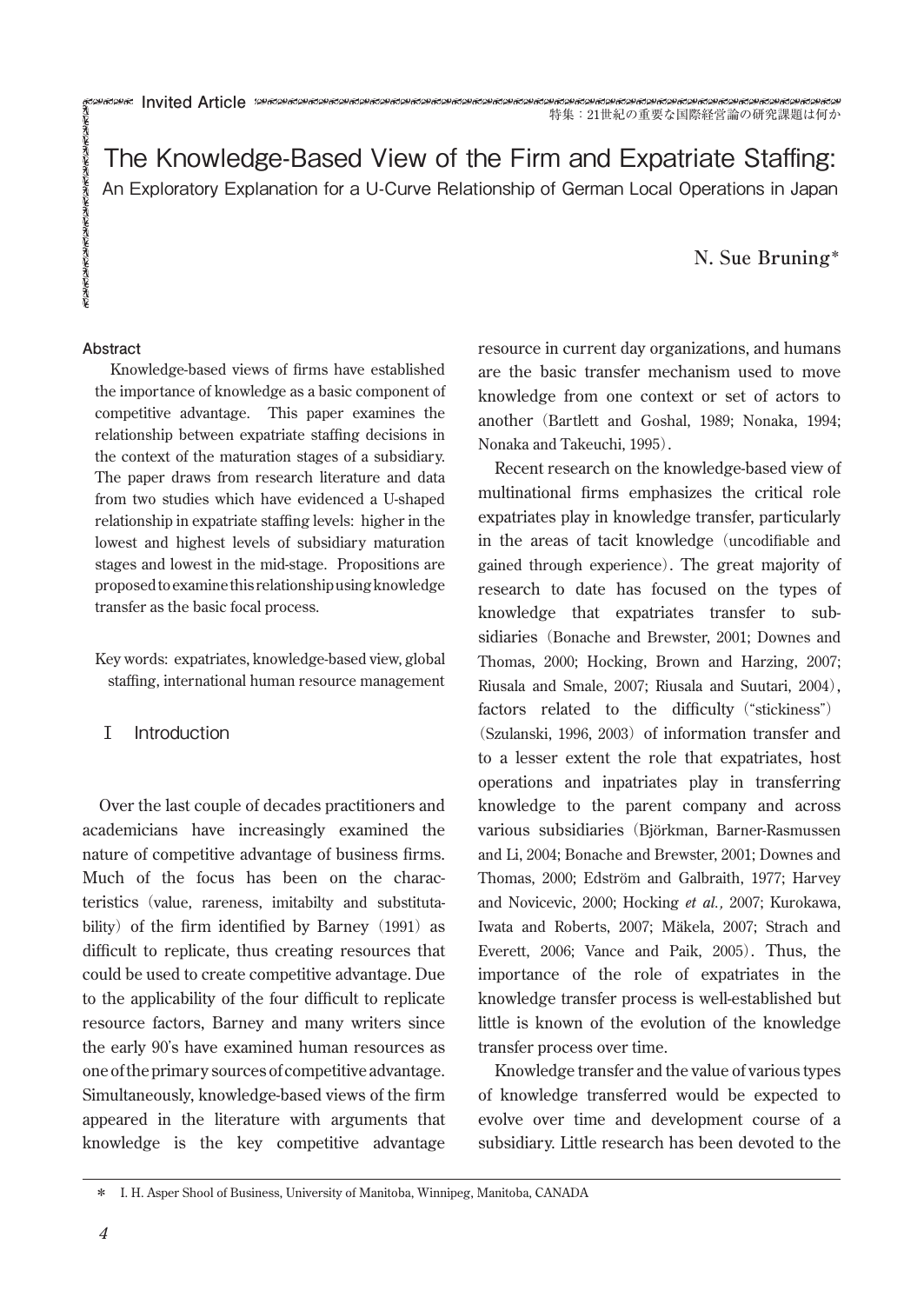examination of the knowledge transfer process over the life of a subsidiary and on the multidirectional roles of the knowledge transfer process between home and host units and between host units. Contrary to general expectations in the literature, two recent studies, one by Downes and Thomas (2000) and the other by Bruning, Bebenroth and Pascha (2008) identified a U-shaped relationship in expatriate staffing, higher levels of staffing at early and most mature stages of subsidiary development and lower levels at intermediary levels of the subsidiary's development. In the Bruning *et al.* (2008) study the focus was on management staffing levels. This paper will further explore this U-shaped relationship by proposing exploratory propositions that integrate the knowledge-based view of the firm with the relationships found in the two studies. These propositions are tentative and based on the little literature that exists, but research on this important issue of the evolution of the knowledge transfer roles of expatriates over the course of a subsidiary is virtually nonexistent.

## Ⅱ Knowledge Transfer Functions of **Expatriates**

The effective transfer of knowledge is at the core of successful functioning of contemporary organizations(Bartlett and Goshal, 1989; Fang, Wade, Delios and Beamish, 2007) and expatriates are seen as the primary mechanism to transfer noncodifiable knowledge, commonly referred to as tacit knowledge. The difficulties of transferring tacit knowledge are well-known and are compounded by the fundamental dilemma that tacit knowledge is the most advantageous for competitive advantage purposes but is the most difficult to transfer (Kogut and Zander, 1992, 1993). Hocking *et al.* (2007) focused on examining the transfer of tacit knowledge and found that expatriates were more effective in applying knowledge when they had frequent knowledge access and communication with headquarters and other organizational units, while knowledge acquisition or experiential learning occurred through more frequent access to host country sources. This experiential learned knowledge was then transferred through future assignments and other mechanisms to other units throughout the organization.The quality of the knowledge transfers has been related to the willingness and ability of the expatriates and the host country employees to transfer the knowledge; and the relationship that the expatriates and locals have formed with each other (Bonache and Zarraga-Oberty, 2008). Mäkela ︵2007)argues that the value of expatriates as transfer agents is due to their rich and longer term relationships and extensive networks of relationships outside of the local area; their high trust relationships formed through their shared experiences, physical proximity and prolonged face-to-face interactions; and their shared cognitive frameworks with local employees, developed as a result of extended experience in the host country. Thus, expatriates are most valuable in the transfer of tacit knowledge and this transfer is most effective when they demonstrate abilities and willingness to transfer the information, when the recipients also have abilities and willingness to receive the information and there is a good relationship bond between the parties.

Vance and Paik (2005) provide suggestions on how the absorptive capacity (ability and willingness to gain and share knowledge) of recipient units can be improved. Their suggestions include new employee orientation and training, instruction in the MNC predominant language, MNC home country cross-cultural awareness, supervision and technical operations management skills, expatriate coaching and liaison skills and socialization in the MNC strategy and culture.

# Ⅲ Content of Knowledge Transferred and Evolution of the Subsidiary

In the absence of clear research data on the types of knowledge transferred and the evolution of a subsidiary, I will integrate some of the available research studies on knowledge transfer to develop a basic model of knowledge transfer and expatriate roles within the transfer process (see Figure 1). This model will provide the basis for the derived propositions and a theoretical rationale for the U-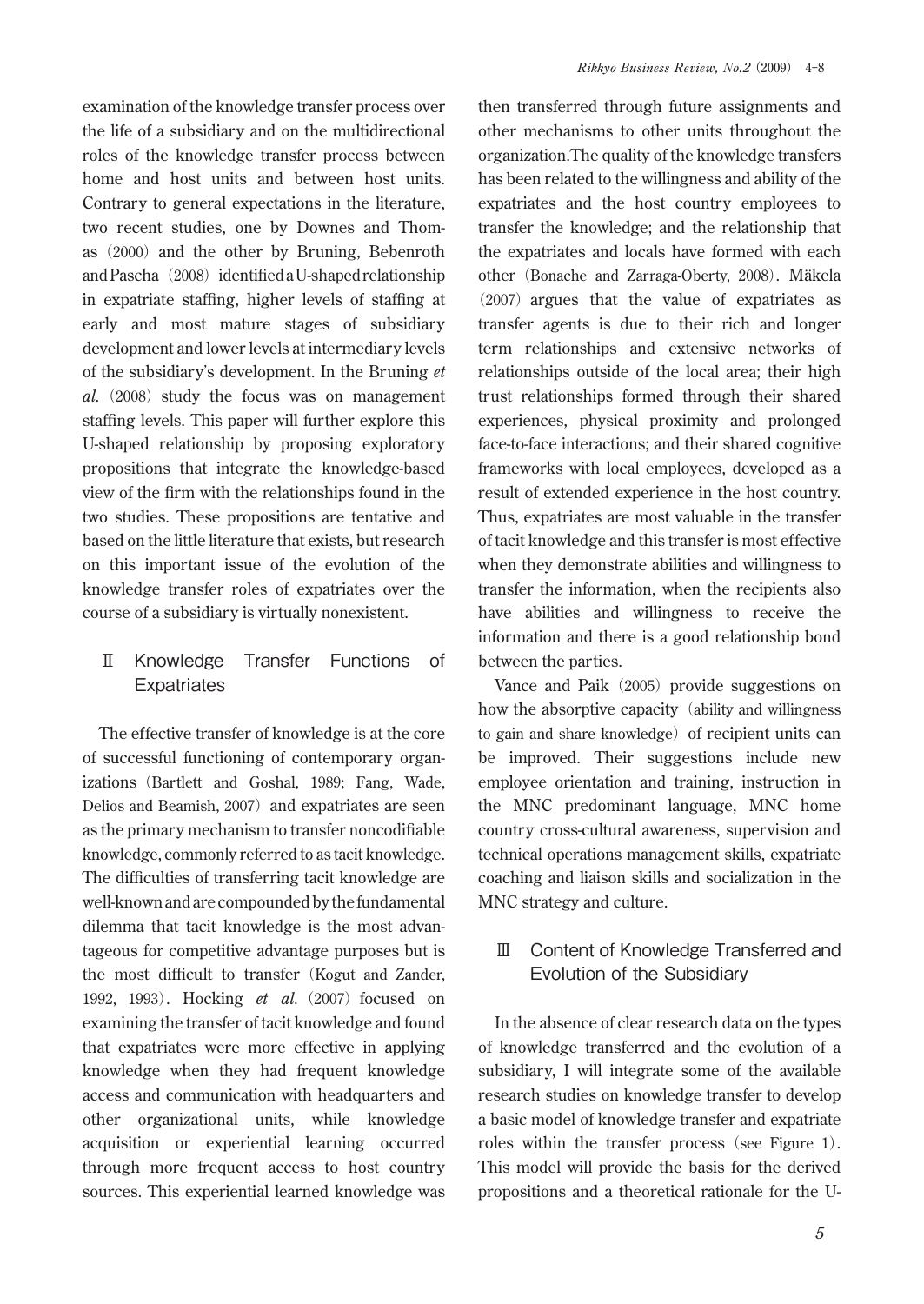

shaped expatriate staffing relationship.Most of the literature on expatriate roles focuses on the roles of expatriates as knowledge transfer agents from the headquarters to the subsidiary. In this capacity, the knowledge transfer roles are primarily from expatriate to the subsidiary and include such functions as establishment, coordination and control of the subsidiary. Data from the study by Bruning et al. (2008), which exemplifies numerous studies on expatriate roles, may be used to partially explain the basic relationships illustrated in Figure 1. The primary expatriate roles identified by local and expatriate managers included coordination with the parent company, communication of company strategy, establishment and build-up of firm, feedback of information from Japan to the parent company and crisis management. While these roles remained important functions as the subsidiary aged, there was a reduction in the number of expatriates which would suggest less need for these roles in a general sense within the subsidiaries.

**Proposition1**: High levels of expatriate staffing are needed in the early stage of subsidiary development in order to provide establishment, coordination and control of the subsidiary.

During the mid stages of the subsidiary's development, the staffing of senior management fell significantly and more locals were represented in senior management ranks. According to the Bruning *et al.* (2008) survey results, the expatriates and local managers reported that local manager's primary responsibilities included communication their knowledge of local structures (distribution channels, competitors, authorities, living environment, etc.); communication and facilitation Japanese culture; and to develop local talent. Through some conjecture, based on the staffing levels of subsidiaries at different stages of maturity, it appears that the local knowledge enhances the value of local talent in mid-stages of the local operation's development, and provides justification for increased staffing of management positions with local talent.

**Proposition2**: Low levels of expatriate staffing are needed in the moderate stage of subsidiary development to fulfill establishment, coordination and control functions for the organization.

Finally, for the most mature subsidiaries, the data by Downes and Thomas (2000) and the Bruning *et al.*(2008) studies are both silent on the reasons for the increases in levels of expatriate employees. However, using a knowledge-based view of the firm, it would be expected that as subsidiaries age they would be knowledge-creation units and, if still in existence, could become crucial performance nodes within the organization's broader network. The data from Kurokawa et al. (2007) would support this rationale given that they noted a trend in the dispersion of R&D activities from central operations to dispersed operations. Dispersed R&D facilities are able to better serve diversified international demands and markets. Further support of the enhanced value of dispersed units is the development of "learning communities" as utilized by companies such as Hewlett-Packard(*Human Resource Management International Digest,* 2007). These learning communities facilitate exchanges of researchers and managers across geographical regions to promote innovation, development and coordination. As dispersed geographical units are more highly valued for their unique contributions and knowledge that can be used for competitive advantage, the subsidiaries couldthenbecomefertilegroundformultidirectional knowledge exchange. The research by Mäkela (2007) would suggest that this knowledge exchange would occur best when related actors work closely together, thus a need for assignment of expatriates to dispersed operations once the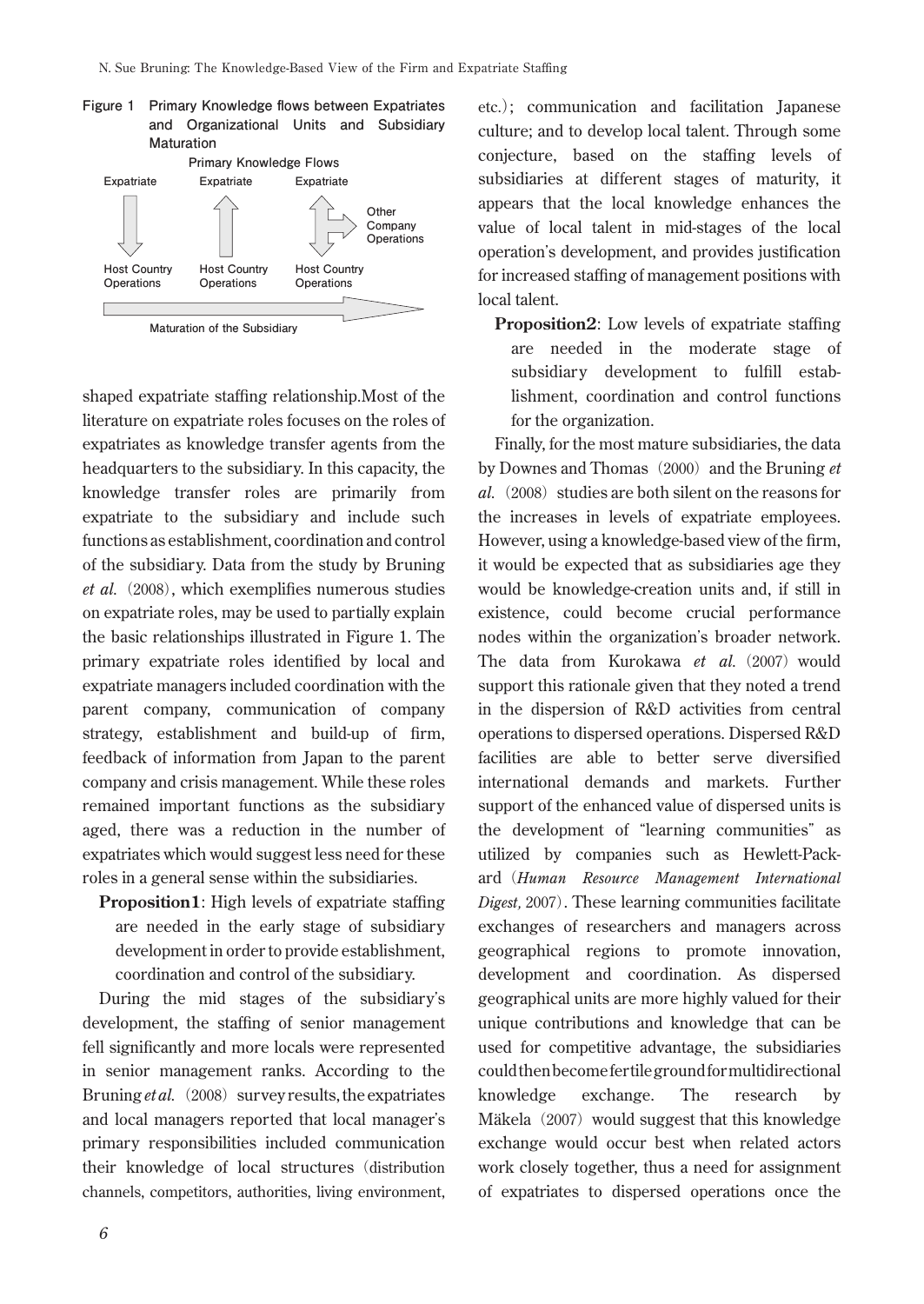subsidiaries have reached high levels of maturity. The knowledge exchange is enhanced if the expatriates are embedded in the local subsidiary environment. In addition, the mature subsidiary has also reached a point where it could be fertile training ground for technical and management staff since they could be a source of tacit knowledge related to competitive advantage.

**Proposition3**: High levels of expatriate staffing are utilized in highly mature subsidiaries in order to facilitate knowledge transfer between the local subsidiary and other organizational units.

### Ⅳ Conclusion

In this brief paper, a critical issue related to drivers of staffing of subsidiaries with local and expatriate managers is examined. This paper focuses on an issue that, to date, has not received enough attention in the research literature. Given the enormous expense and critical roles played by expatriate and local managers in firm performance, expatriate and local talent needs to be utilized in a mannerthat creates the highestlevels of competitive advantage. Some exploratory propositions have been proposed in this paper to identify how global staffing decisions might be enhanced by coordinating staffing decisions with the maturity level and potential tacit knowledge contributions of dispersed geographic operations. Further exploration of these propositions is needed and research conducted to test their validity. Finally, the issues raised in this paper reinforce the need to integrate research on knowledge transfer with human resource management strategic decision choices in order to understand more about the relationships between global staffing decisions and competitive advantage.

References

- Bartlett, C. A. and S. Ghoshal (1989), *Managing across Boundaries: The Transnational Solution*, Boston, MA: Harvard Business School Press.
- Björkman, I., W. Barner-Rasmussen and L. Li (2004), "Managing Knowledge Transfer in MNCs: The Impact of Headquarters Control Mechanisms," *Journal of International Business Studies,* 35: 443-455.
- Bonache, J. and C. Brewster (2001), "Knowledge Transfer and the Management of Expatriation," *Thunderbird International Business Review,* 43⑴: 145.
- Bonache, J. and C. Zarraga-Oberty (2008), "Determinants of the Success of International Assignees as Knowledge Transferors: A Theoretical Framework," *The International Journal of Human Resource Management,* 19⑴: 1-18.
- Bruning, N. S., R. Bebenroth and W. Pascha (2008), "Staffing of Expatriate and Local managers in German Subsidiaries in Japan: Does Age of Host Company Operations and National of Respondent Play a Role?" *Australia/New Zealand Academy of Management 2008 Annual Meetings,* Auckland, New Zealand, December 4, 2008.
- Downes, M. and A. S. Thomas (2000), "Knowledge Transfer Through Expatriation: The U-curve Approach to Overseas Staffing," *Journal of Managerial Issues,* 12⑵: 131.
- Edström, A. and J. R. Galbraith (1977), "Transfer of Managers as a Coordination and Control Strategy in Multinational Organizations," *Administrative Science Quarterly,* 22: 248-263.
- Fang, Y., M. Wade, A. Delios and P. W. Beamish (2007), "International Diversification, Subsidiary Performance, and the Mobility of Knowledge Resources," *Strategic Management Journal,* 28: 1053-1064.
- Harvey, M. and M. M. Novicevic (2000), "Staffing Global Marketing Positions: What We Don't Know Can Make a Difference," *Journal of World Business,* 35⑴: 80-94.
- Hocking, J. B., M. Brown and A. Harzing (2007), "Balancing Global and Local Strategic Contexts: Expatriate Knowledge Transfer, Applications, and Learning within a Transnational Organization," *Human Resource Manage*ment, 46(4): 515-533.
- ︵Unknown Author)(2007︶, "Hewlett-Packard Consulting and Integration Shows That One Size Does not Fit All," *Human Resource Management International Digest,* 15⑹: 13-15.
- Kogut, B. and U. Zander (1992), "Knowledge of the Firm, Combinative Capabilities and the Replication of Technology," *Organization Science,* 3⑶: 383-397.
- Kogut, B. and U. Zander (1993), "Knowledge of the Firm and the Evolutional Theory of the Multinational Corporation," *Journal of International Business Studies,* 24:

Barney, J. B. (1991), "Firm Resources and Sustained Competitive Advantage," *Journal of Management,* 17⑴: 99-120.